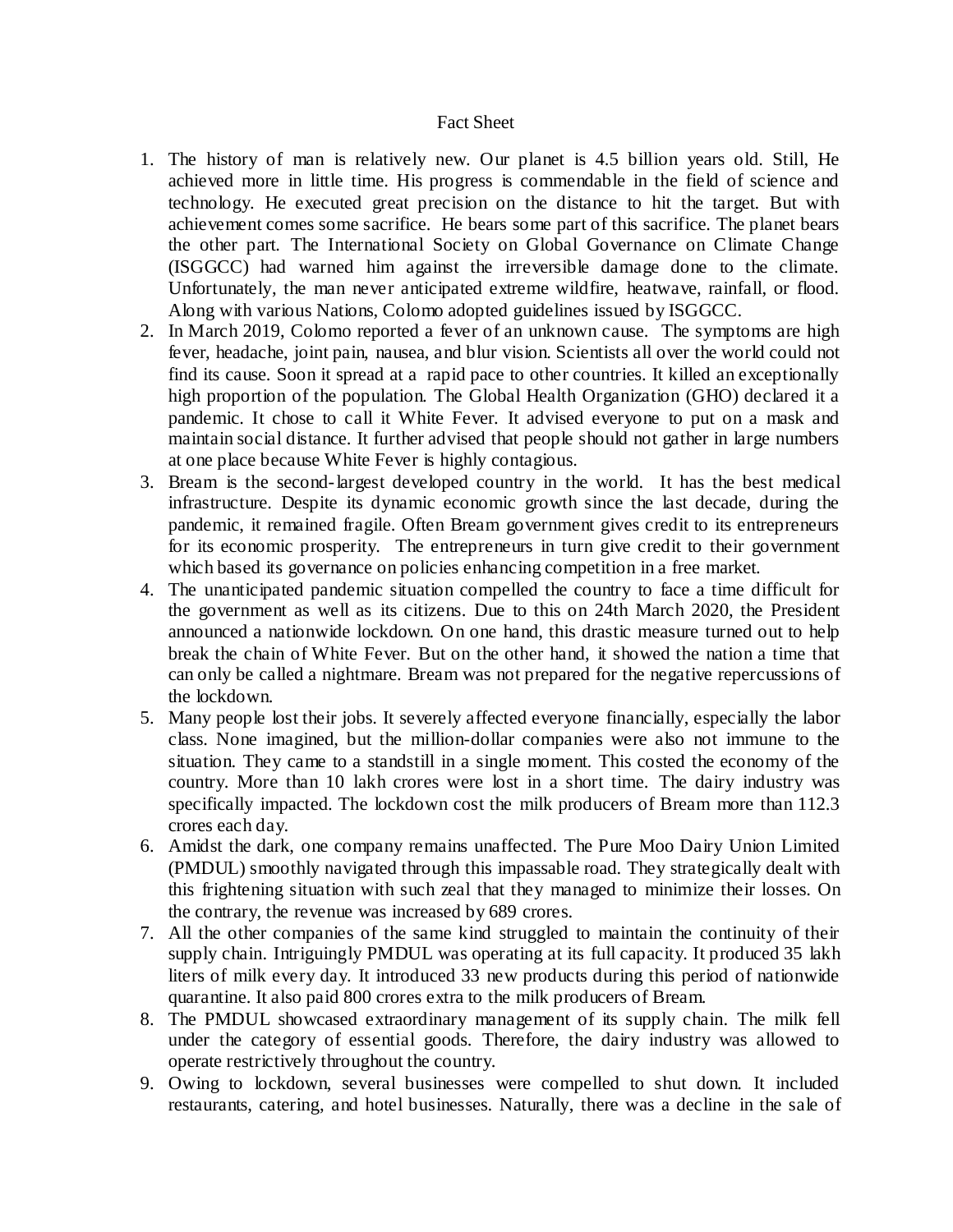dairy products. But these businesses accounted for 20% of revenue for the organized dairy sector. The sales of PMDUL also saw a decline of 10-12%. This substantial downfall in the diary sector forced companies to quickly cut down on the procurement of dairy products. It decreased its logistics and production to a large extent.

- 10. Since milk procurement was scanty the farmers and milk producers were left vulnerable. Also, the reduction in milk procurement led to nonnecessity of transportation and reduced operation of factories. This paralyzed the fate of laborers and truck drivers whose livelihood was dependent on the dairy industry. the entire country was preparing for the loss of demand. But paradoxically PMDUL prepared for a surge in demand.
- 11. There was one variable that very few people took into consideration. That was the change in consumer behavior. Every time there is a crisis of any kind, there is a paradigm shift in consumer behavior. Though there was no demand from the restaurant yet the sales increased within the household. Under lockdown, people had to stay at home. This gave rise to the homemade food trend. As a result, the demand for groceries and milk products increased. Also, people became extremely health conscious. The packaged milk took over the sale of loose milk.
- 12. Various companies underestimated the situation and decreased the supply. On the other hand, the Managing Director of the PMDUL conserved the supply chain in its complete capacity. A peak in the demand for dairy products was noticed during the lockdown. The demand for cheese increased by 80%, cottage cheese increased by 40%, and condensed milk increased by 100%. Hence PMDUL prepared to operate at 115% capacity.
- 13. The demand was so high that it hired other plants of varied companies which lied vacant. Except for the ice cream plant the company was functional in its full capacity throughout the lockdown.
- 14. Given restrictions and a shortage of labor, the movement of trucks was difficult. Therefore, it made use of a railway to transport products throughout the country. The Supply chain of PMDUL is comprised of 18700 societies, 5000 milk tankers, 10,000 distributers, 1 million retailers, and 3.6 million farmers. It managed to coordinate a huge supply chain and resources accurately.
- 15. It was possible because of a strategic partnership with Faith Business Solution (FBS). They entered into an IT service agreement in 2009 to propel future growth.
- 16. PMDUL invested a hefty 80 crore into transforming the technology landscape of the company. FBS developed a sophisticated digital system called "Trakk" to trace details of operations executed within the supply chain. Also, an enforceable patent is vested with FBS for "Trakk".
- 17. PMDUL utilized "Trakk" to check plants working in full capacity, the number of engaged trucks, the reachability of trucks in an area, and idle tracks or plant. Duly the workload was distributed to optimize every aspect of the supply chain. The end-to-end digitalization made the process efficient. The company was able to give direct incentives to the ground staff. It also made stay arrangments of their staff so that the precautions concerning White Fever were maintained. It also realized that the cattle fodder was not sufficient. Thus, it entered into exclusive agreements with local farmers to provide cattle fodder.
- 18. Additionally, it entered into agreements with e-commerce sites too like Groceries Now, FruDiary and Health Basket, etc. While other diaries were shut down, PMDUL was operative in its adequate capacity. It gently thumped the market share. Post lockdown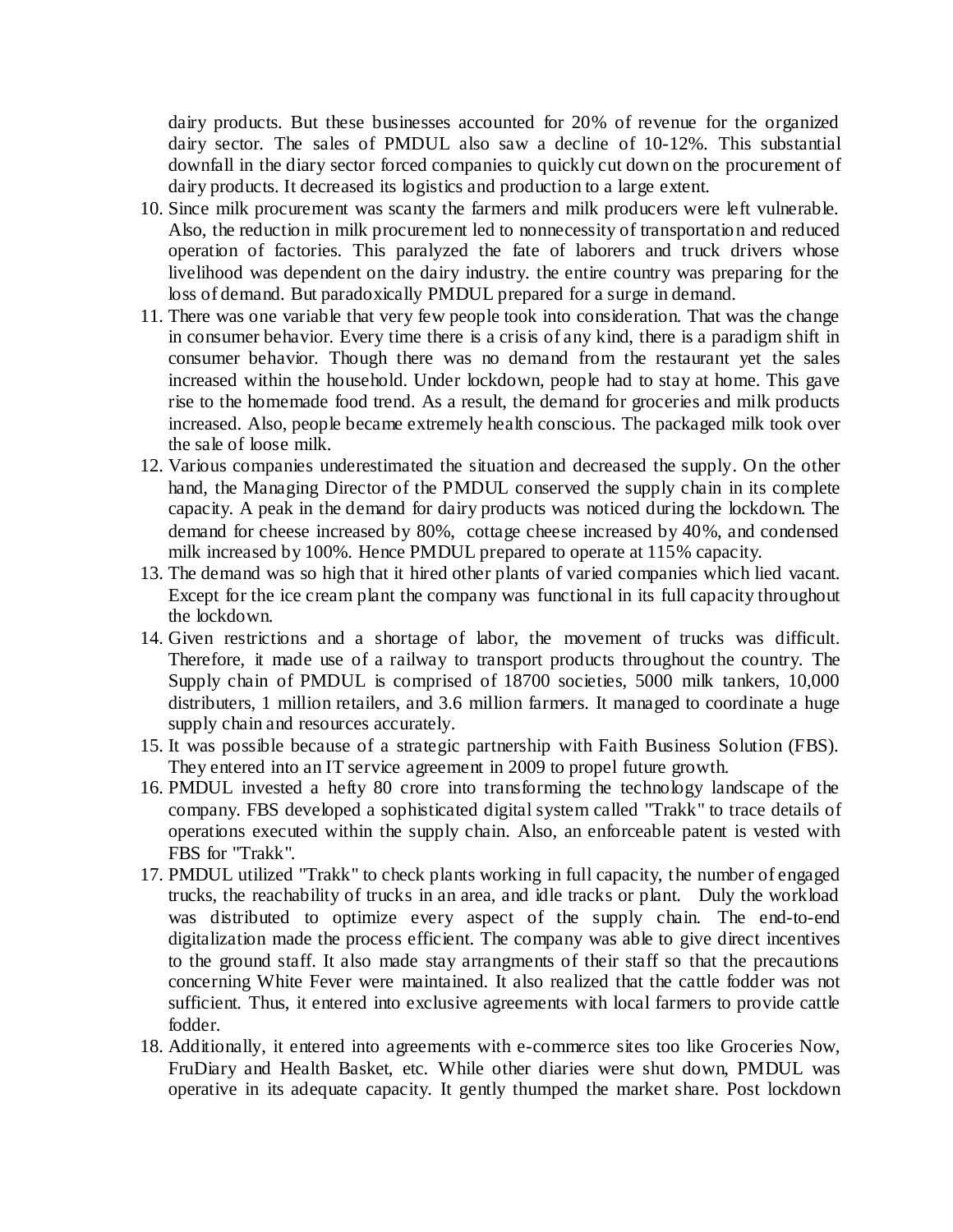consequently the compies level down its advertisement, but PMDUL increased its Ad volume by 316% since 2019. When Bream National Television (BNT) re-broadcasted old shows, it went aggressive with its old campaigns to reminiscent the nostalgia created by BNT. This created a better impact on the consumer.

- 19. The Competition Commission of Bream (CCB) had passed an order on 13th January 2021. The impugned order was passed under Section 27 of the Fair Competitio n Act, 1999 (herewith referred to as Act). It states that the Pure Moo Dairy Union Limited (PMDUL) had used its dominant position and contravened Section 4 of the Fair Competition Act, 1999. It also states that PMDUL indulged in anti-competitive agreements with other market players, thus violating Section 3(4)(e) of the Act.
- 20. The Commission acknowledged the dominance of PMDUL in the market for dairy and milk products. The PMDUL entered into exclusive agreements with Faith Business Solution (FBS) which specializes in creating a digital system to track the supply chain of a company. Some clauses of these exclusive agreements monitored the rights of FBS to do business with other entities. The emphasis was put on clause 10.1.3. The clause is as follows:
	- *"The Faith Business Solution shall not organize, sanction, recognize or support any other domestic dairy company, which is competitive to PMDUL, for 15 years."*
- 21. Accordingly, the CCB decided that PMDUL contravened Section 4(2)(c) and Section  $3(4)(e)$  of the Act.
- 22. The PMDUL found itself aggrieved by the impugned order and preferred an appealed to Competition Appellate Tribunal (CAT). The CAT observed that the CCB violated the principles of natural justice. Thus it ordered CCB to hear the matter again. The reason iterated by the CAT is as follows:
	- "36…I hold that the finding recorded by the Commission on the issue of abuse of dominance is legally unsustainable and is liable to be setaside because the information downloaded from the net and similar other material do not have any evidentiary value and, in any case, the same could not have been relied upon by the Commission without giving an effective opportunity to the appellant to controvert the same.
	- 37. The discussion made by the Commission in the context of clause 10.1.3 of the agreement is also vitiated due to breach of principles of natural justice because the same was neither referred in the order passed under Section 26(1) nor the Director General recorded any finding *qua* its validity or otherwise and on this count the appellant did not get an opportunity to defend the said clause."
- 23. Therefore the matter is ordered to be disposed afresh.

## \*\*\*

## **Issues:**

Whether the DG is correct in concluding that the relevant market is the diary sector?